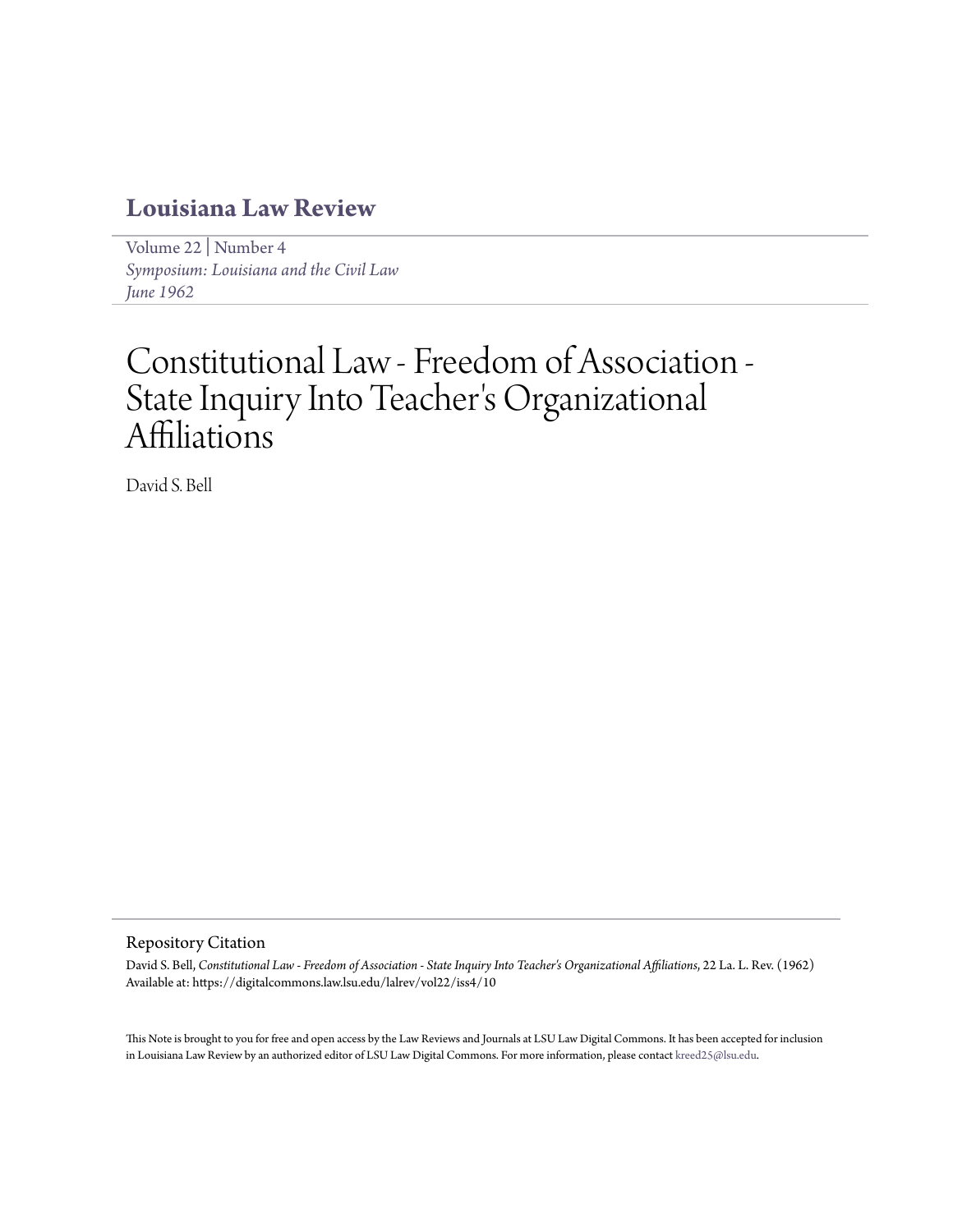### CONSTITUTIONAL LAW **-** FREEDOM OF ASSOCIATION **- STATE** INQUIRY INTO **TEACHERS'** ORGANIZATIONAL **AFFILIATIONS**

As a condition of employment in state-supported schools or colleges, an Arkansas statute' required that each teacher annual**ly** file an affidavit listing every organization to which he had belonged or regularly contributed for the preceding five years. Plaintiffs, teachers in the Arkansas school system, brought separate class actions in state and federal district courts challenging the statute on the ground that it violated the due process clause of the fourteenth amendment.<sup>2</sup> Both courts upheld the statute. Upon consolidated appeal to the United States Supreme Court, *held*, reversed, four Justices dissenting.<sup>3</sup> The unlimited scope of the disclosures required **by** the statute, where narrower alternatives existed, went "far beyond what might be justified in the exercise of the state's legitimate inquiry into the fitness and competency of its teachers,"<sup>4</sup> unreasonably interfering with their freedom of association protected **by** the due process clause of the fourteenth amendment. *Shelton v. Tucker,* 364 **U.S.** 479 **(1960).**

Freedom of association is recognized **by** the Supreme Court as a fundamental liberty guaranteed **by** the first amendment, and is protected from unreasonable state interference **by** the fourteenth amendment.5 The state, however, has an interest in the loyalty, fitness, and competency of its employees, and may require the disclosure of information relevant to determining their suitability for employment.<sup>6</sup> Refusal to answer such in-

State **.. "** 2. Shelton v. McKinley, 174 F. Supp. **351 (E.D.** Ark. **1959) ;** Carr v. Young, **231** Ark. 641, **331 S.W.2d 701 (1960).**

**3.** Shelton v. Tucker, 364 **U.S.** 479 **(1960).** Mr. Justices Frankfurter, Clark, Harlan, and Whittaker. *Id.* at 490. Mr. Justice Harlan (separate dissenting opinion). *Id.* at 496.

4. *Id.* at 490.

**5.** Bates v. Little Rock, **361 U.S. 516, 523 (1960) :** "And it is now beyond dispute that freedom of association for the purpose of advancing ideas and airing grievances is protected **by** the Due Process Clause of the Fourteenth Amendment from invasion **by** the States."

**6.** Adler v. Board of Education, 342 **U.S.** 485 **(1952).** In Beilan v. Board of

**<sup>1.</sup>** Ark. Acts **1958** (2 **B.S.),** No. **10:** "Section **1.** It is hereby determined that it will be beneficial to the public schools and institutions of higher learning and the State of Arkansas, if certain affidavits of membership are required as hereinafter provided."

<sup>&</sup>quot;Section **5.** Every person who shall wilfully file a false affidavit **.. .**shall be guilty of perjury, shall be punished **by** a fine of not less than five hundred dollars **(\$500.00)** nor more than one thousand dollars **(\$1,000.00),** and in addition shall forfeit his license to teach in any of the schools, institutions of higher learning, or other educational institutions supported wholly or in part **by** public funds in this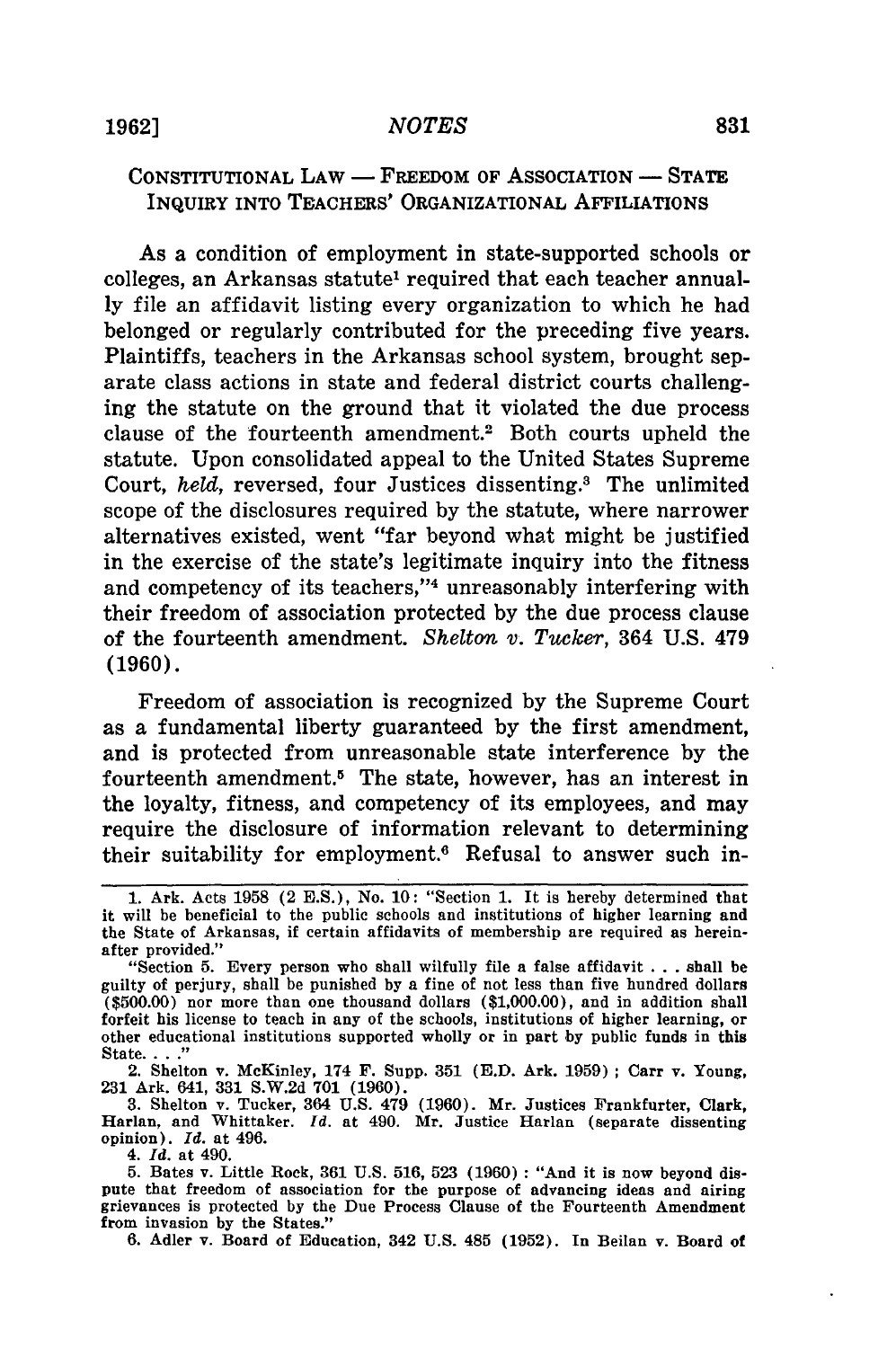quiries is justification for dismissal,7 as is membership in proscribed organizations where the state can show the employees' knowledge of the organization's illegal purpose.<sup>8</sup> Freedom of association is necessarily impaired by any required disclosure of one's membership in any organization, but a legitimate governmental purpose not unjustifiably encroaching upon the individual interest does not offend the due process clause when the legislation elicits information relevant to the purpose.<sup>9</sup> Thus, two distinct inquiries are made where the constitutionality of such an undertaking is at issue: whether the legitimate governmental interest justifies the abridgement, and if so, whether the inquiry or information sought is relevant to the interest.

In the instant case the Court recognized the state's legitimate purpose of inquiry into the fitness and competency of teachers but deemed irrelevant to this inquiry a listing of every organization to which they had belonged or regularly contributed for the preceding five years. In arriving at its decision the Court noted the lack of teacher job security in Arkansas<sup>10</sup> and alluded to the likelihood that the disclosures would cause serious abridgement of free association, inhibition of the free spirit essential to the classroom, and retardation of scholarship, trust, and the willingness to study and evaluate. Notwithstanding these considerations, the Court disposed of the constitutional issue on the narrower basis that the inquiry was irrelevant to the legislative purpose. The practical effect of this decision limits the purpose which the state may pursue in this area by requiring inquiries to be carefully drawn so as to reveal only that information which must necessarily be relevant to the state's interest in determining the suitability of its employees.

Public Education, **357** U.S. 399 (1958), the Court said there was no requirement in the Federal Constitution that a teacher's classroom conduct be the sole basis for determining his fitness.

<sup>7.</sup> Lerner v. Casey, 357 U.S. 468 (1958) ; Beilan v. Board of Public Education, 357 U.S. 399 (1958).

**<sup>8.</sup>** Adler v. Board of Education, 342 U.S. 485 (1952) ; Wieman v. Updegraff, 344 U.S. 183 (1952) (Oklahoma Supreme Court construed the statute to exclude persons from state employment solely on the basis of membership, thus violating the due process clause of the fourteenth amendment) ; Garner v. Board of Public Works, 341 U.S. 716 (1951).

<sup>9.</sup> Bates v. Little Rock, 361 U.S. 516 (1960) ; NAACP v. Alabama, 357 U.S. 449 (1958) (no justification for the state's purposes to require disclosure of membership lists).

<sup>10.</sup> Arkansas law provided for automatic renewal of teachers' contracts if teachers were not notified within ten days after the end of the school year that their contracts had not been renewed. **ARK. STATS.** § 80-1304(b) (Supp. 1961). Thus, teachers enjoy no tenure of office or job security beyond a period of one school year.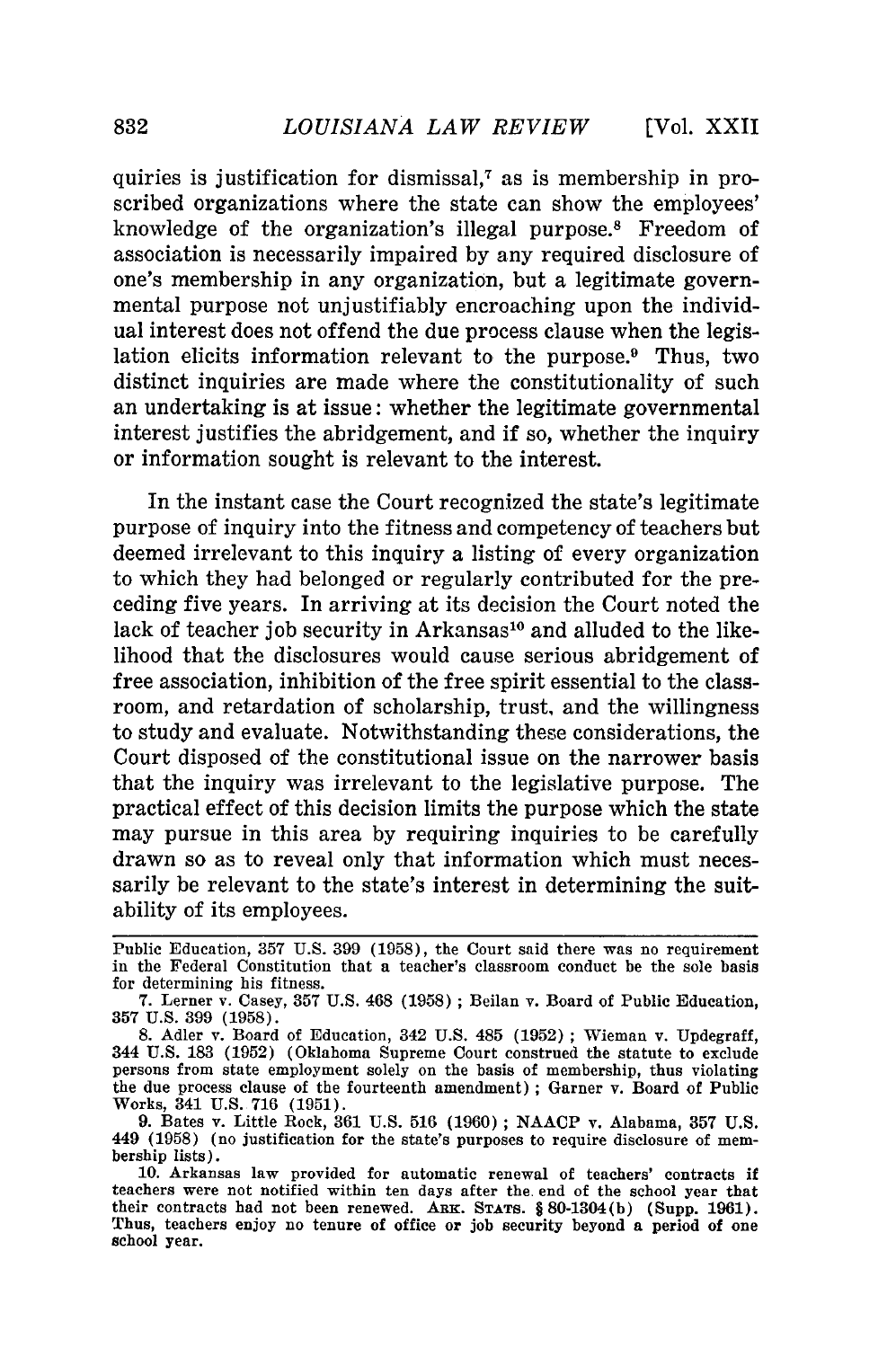#### *NOTES*

The four dissenting Justices<sup>11</sup> disagreed with the majority's finding that the inquiry was irrelevant. They did not concede that the state could discover all information relevant to teacher suitability by requiring less than full disclosure. Nor did they attribute to the adoption of the statute a purpose to employ it as a means to accomplish that which is constitutionally forbidden. In a separate dissenting opinion<sup>12</sup> Justice Harlan recognized the difficulty of fixing the scope of inquiry in advance so that it would yield only relevant information.

A difficult question raised by the instant case is whether or not the required information was relevant to the legitimate legislative purpose of determining the suitability of teachers for employment. It is submitted that the information sought may have served a number of useful purposes: school authorities could place teachers in areas of instruction more suitable to their backgrounds; members of listed organizations would be potential sources for personal references; and an indication of time spent in particular outside activities would be furnished. Notwithstanding these useful possibilities, it appears that the majority opinion was influenced by the serious impairment to the exercise of free association, along with the realization that Arkansas' purpose13 may have been to withhold employment from members of groups deemed unpopular by community standards. That the Court sought to avoid such findings and did so by disposing of the case on the narrower basis quite properly precluded any examination of legislative motives.

The basis for the instant case holding is legally sound. After finding a legitimate governmental interest justifying the abridgment of free association, the Court found that the information sought was irrelevant to the purpose. The fact that the Court may have been influenced by a possible legislative purpose to discourage membership in unpopular organizations does not detract from the desirability of the analytical process employed.

<sup>11.</sup> Shelton v. Tucker, 364 U.S. 479 (1900). See note 3 *supra.*

<sup>12. 364</sup> U.S. 479, 496 (1960).

<sup>13.</sup> Ark. Acts 1958 (2 E.S.), No. 10, § 1 quoted note 1 *supra; id.* § 7: "It is hereby determined that the decisions of the United States Supreme Court in the school segregation cases require solution of a great variety of local public school problems of considerable complexity immediately and which involve the health, safety and general welfare of the people of the State of Arkansas, and that the purpose of this act is to assist in the solution of these problems and to provide for the more efficient administration of public education. Therefore, an emergency is hereby declared to exist, and this act being necessary for the preservation of the public peace, health and safety, shall take effect and be in force from the date of its approval."